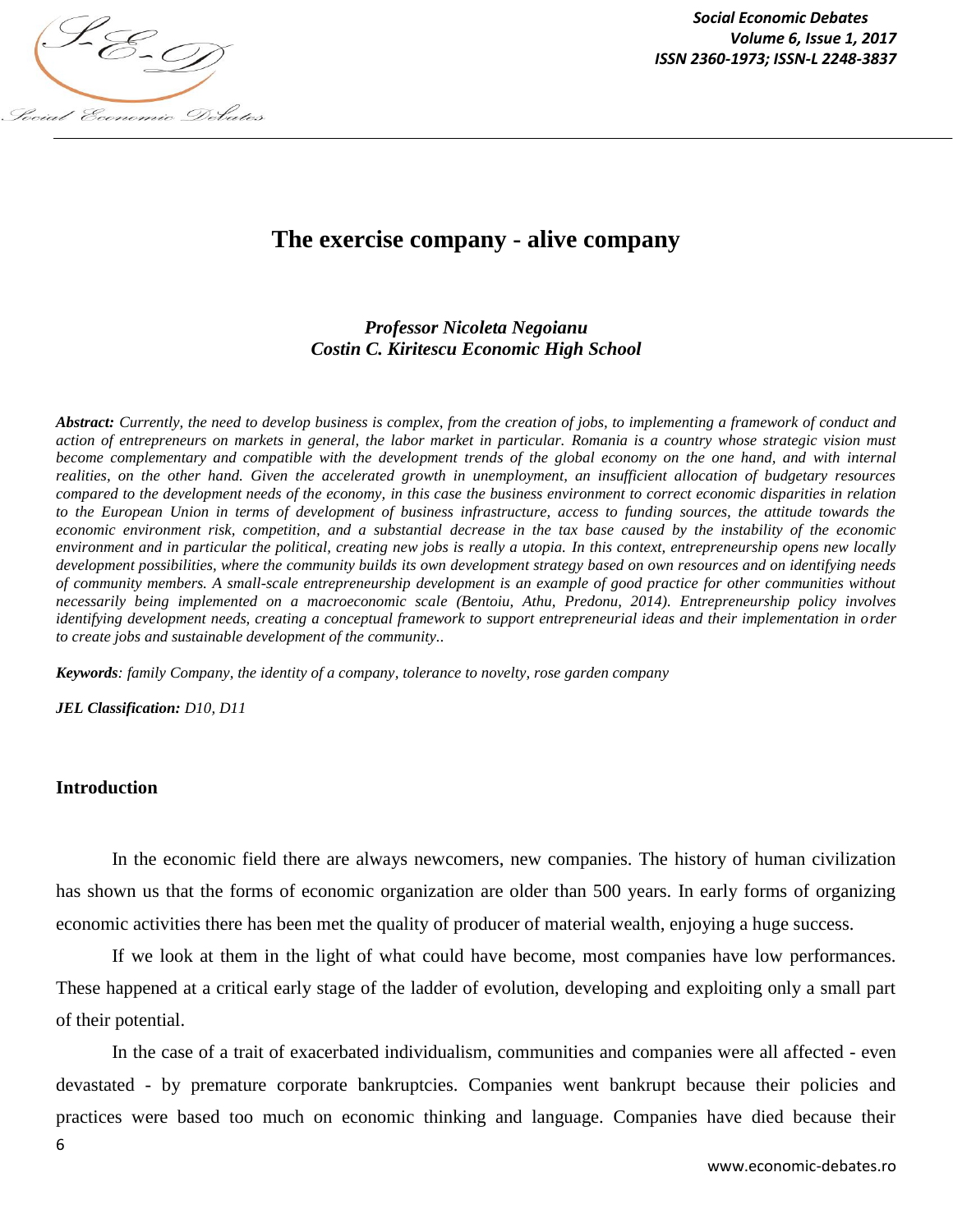

managers focused exclusively on producing goods and services, forgetting that the organization is a community of human beings involved in business, any business, that must remain active.

Managers themselves are concerned with labor and capital, overlooking the fact that labor means real people. "All happy families resemble one another," wrote Tolstoy in Anna Karenina. But "every unhappy family is unhappy in its own way."

Active companies do have their own personality, allowing them to evolve harmoniously. They know who they are, understand how they fit into the world, evaluate, estimate, appreciate new ideas and new people, manage their money in a way that allows them to govern their future. These personality traits manifest themselves in a behavior intended to renew the company over several generations.

Companies that are active produce goods and services to gain preserving them in the same way in which most of them have jobs in order to live life. As we all know, corporate history consists mainly of selfcongratulatory books and articles written by people from the company itself about the virtues of the Executive Director.

The average lifespan of a company of this kind is much shorter than the life of its potential. Corporations are still in the Stone Age, because they have not realized what potential they have. The average lifespan was expected to less than 20 years. Companies that are active cope very well with the management of change.

#### **Conservatism in financing companies.**

The money from the bank allowed the companies to determine their growth and development. Active companies are able to adapt themselves to changes in the world around them. Wars, political crises and developments in technology have resulted in an increase or a decrease in the capacity to adapt, they always seemed to excel to keep their spiders out, oriented towards whatever have happened. They were able to react in a timely manner to news that they were faced with, they are good at learning lessons from the others and at adaptability.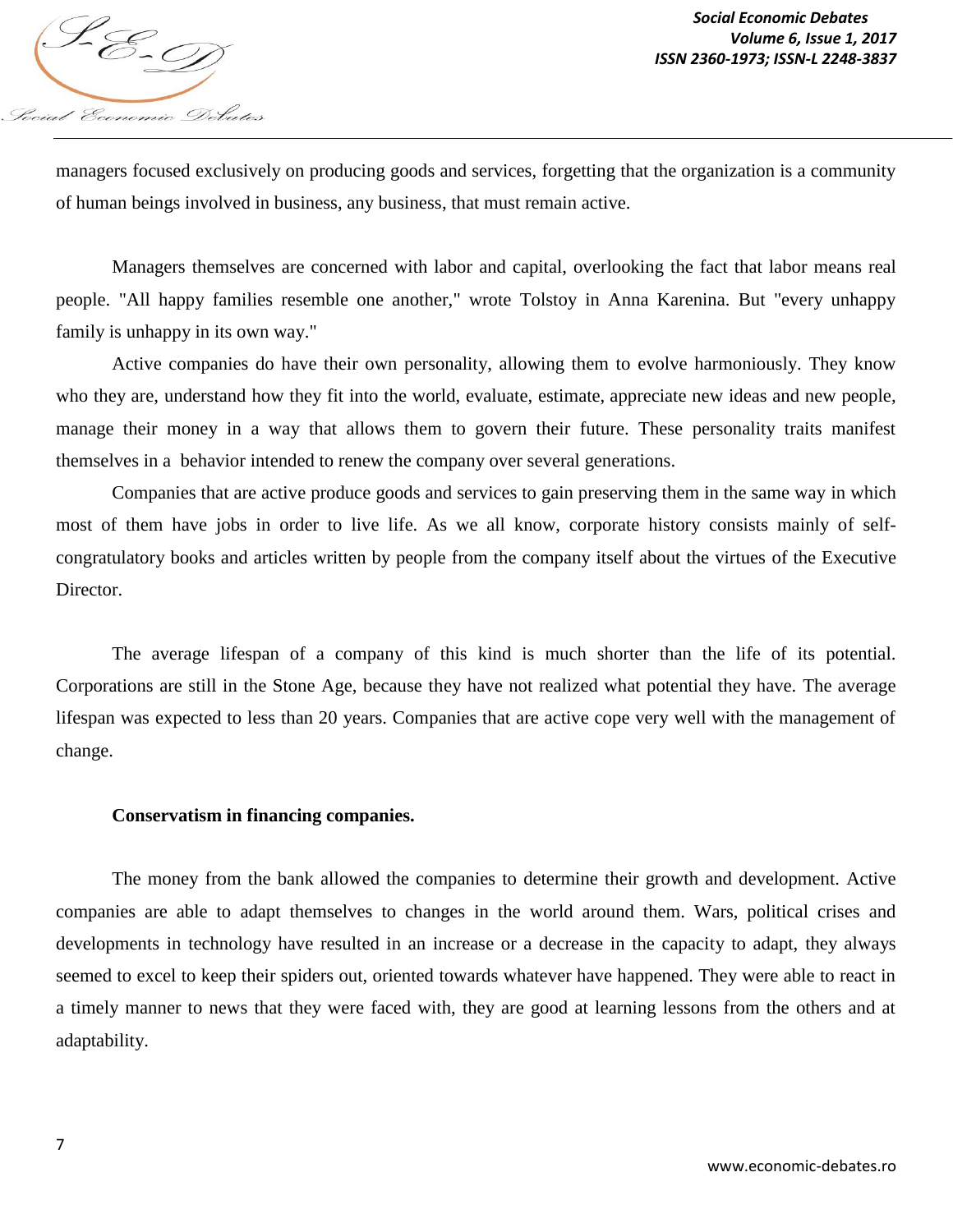

#### **Awareness of identity.**

No matter how large and diverse the company is, all employees feel like they are part of a whole. The sense of belonging to an organization and their identification achievements is often dismissed as inconsistent.

#### **Tolerance towards new ideas.**

Longstanding companies tolerated activities in the margin: experiments and eccentricities that stretched their understanding. They recognized that new activities can be entirely irrelevant to existing work and that the act of starting a business requires not to be centrally controlled. W.R. Grace, from the beginnings encouraged autonomous experimentation by definition - a company that has survived more than a century exists in a world that can not hope to control it. Multinationals, such as solid companies must be willing to change in order to succeed.

#### **Valuing people, not assets.**

Goods / assets and profits are like oxygen: necessary for life, but not the purpose of life, assets are only means of livelihood.

Managers should thoroughly assess other people's opinions and practice. The organization must allow people to develop their ideas. They must have some kind of freedom without control, without direction and without punishing failures. Managers must implement the principle of tolerance by taking risks with people and by seeking new places and new ideas. Perhaps the best way to suggest this notion is through the metaphor of **the rose garden**.

Violent cutting means that you've selected the three most powerful strains of a plant and you cut them in three or four buds to determine breeders. This technique forces the plant to channel all resources in a relatively small number of buds. Why did you cut roses in this way? Because you want to have the largest rose among neighbors in June. Others did not practice this method. Why? Because it involves a major risk for the strategy. Long term nipping: the latter would leave 5-6 stems per plant, and 5-6 buds on each stem. As a result the plant would be allowed to scatter resources for more buds. The latter will never have the largest rose compared to neighbors, but they will have roses every June. And so on the long term they will be surprised that the plant will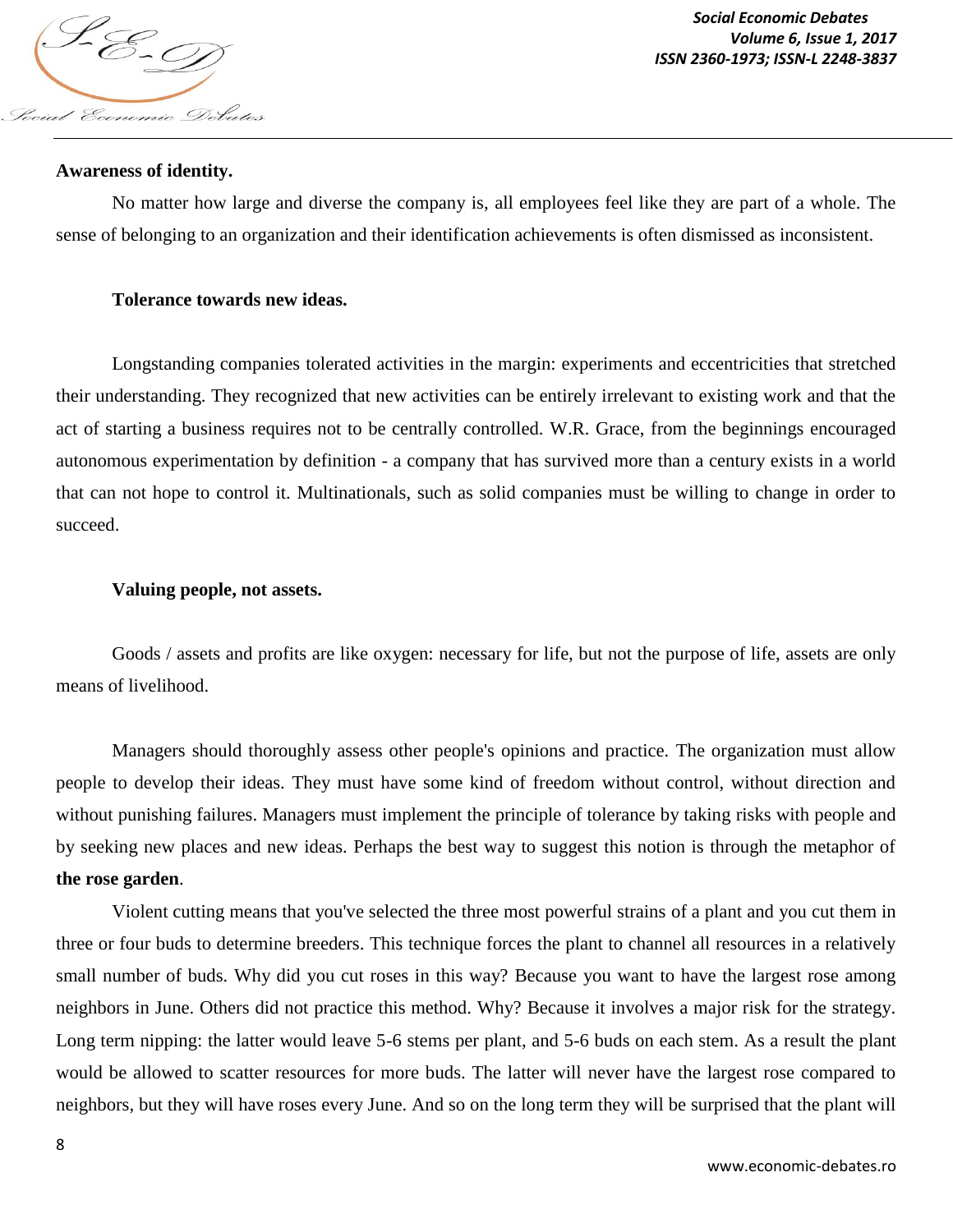

grow much stronger, it will produce more buds and stems which no longer will be removed to encourage growth of new ones, using the tolerance method.

This metaphor also helps resolve one of the most modern management dilemmas: how to diversify without creating a mess. A policy of tolerance allows the rose and the environment to engage with one another continuously without disturbing the ability of the rose to grow.

#### **Conclusion**

Concerning the contemporary economies where there is a considerable gap between consumers in terms of income volume, the relation between necessities and possibilities must be adjusted because of social reasons, Engel curve being rather a checked approach over the consumers with low and medium incomes. As for the consumers with low revenues, the parathion optimum is hard to be achieved without a paternalist social component or at least a statist support that encourage public expenses. My opinion is that if the economic agents approached the economic act also from a moral point of view, considering the possibility of getting fortune under the circumstances of competitiveness that should generate jobs on the one hand, and incomes, on the other, the problem of social inequality would be less severe. This way of reasoning may be valid only if the economic interests aim exclusively at the principles of competitive economy: freedom of action for economic agents without conditioning any economic agent.

Also, economic morality can be tackled by judging processes for distributing and redistribution. The process of distribution must be based on the proportionality of each production factor input reflected in the income size and the dynamics of each factor of production. The process of redeployment is exclusively the prerogative of the budgetary policy of the state.

What is bad or immoral within these processes? Firstly, it is the size and the intensity of the interest groups' actions that influence negatively the income volume, as final act of these lawsuits. Regarding the modern economies specific to developing countries, the interest groups which perform their activities using public money will exercise some control on socio-economic and political situations, amplifying social costs, both through economic component and imagistic component of what is being transmitted in economic and political forums at the regional and international level, got through rating of the country or country reports.